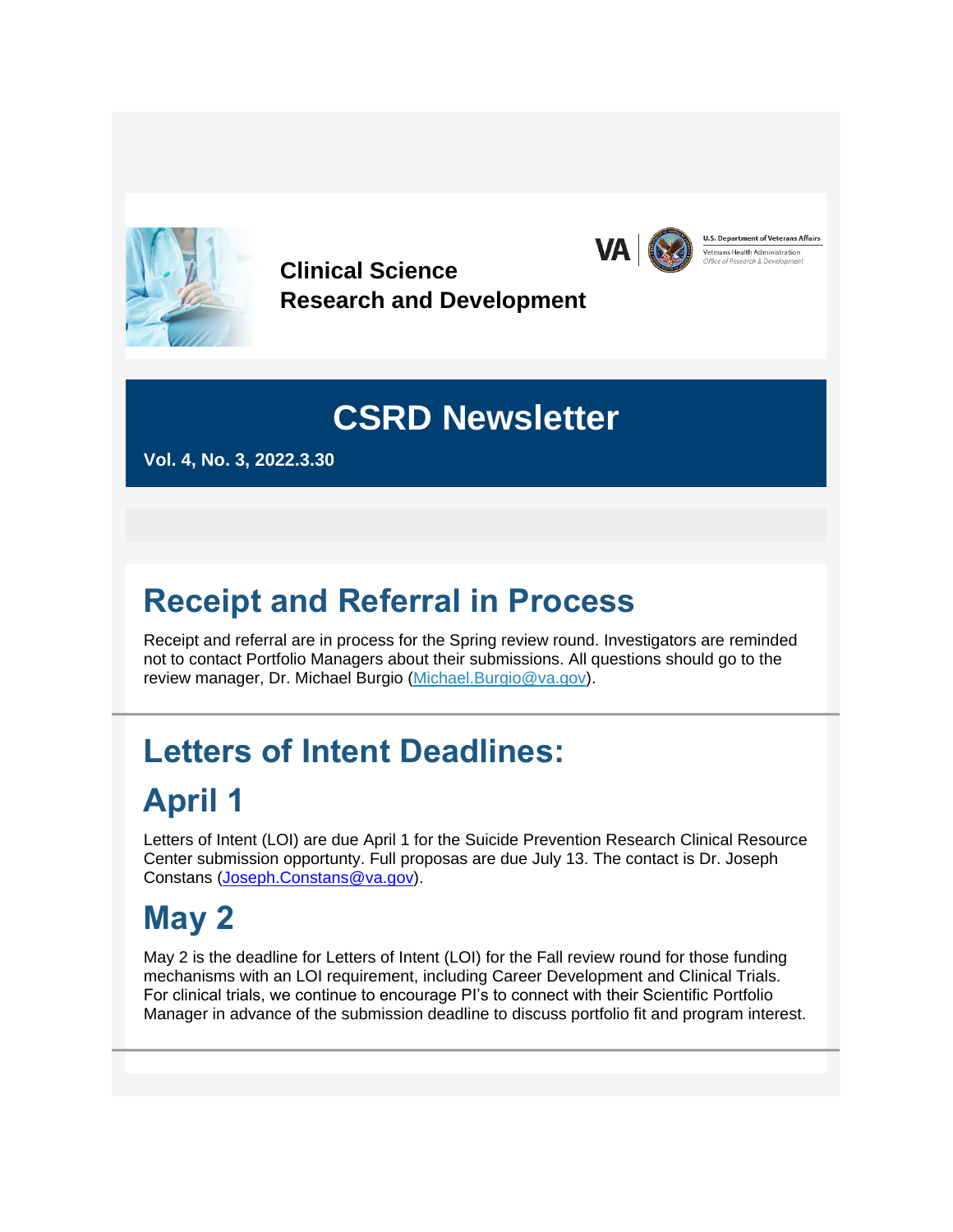### **Post COVID Collaborative Merit Update:**

Full proposals for the Post COVID Conditions Collaborative Merit Award are due April 14 only for studies that already have an approved LOI. CSRD is expecting 11 proposals for individual projects that are part of programs involving cross-service collaborations.

#### **Diversity Supplements Announced**

CSRD is pleased to welcome two new awardees for the second annual Office of Research and Development (ORD) Research Supplements to Promote Diversity – Robert Lane, Ph.D. and Vanessa Caridad Somohano, Ph.D. These competitively reviewed awards are intended to provide supplemental funds to a VA Merit in order to offer a mentored research experience to early career scientists from underrepresented backgrounds as they prepare for a VA Career Development Award application. Dr. Lane will be working at the James J. Peters VAMC (Bronx. VA) with his funded VA mentor, Dr. Marianne Goodman, Principal Investigator of "CTBI: Traumatic brain injury-induced inflammation effects on cognitive evaluations and response inhibition: Mechanisms of increased risk for suicidality." Dr. Lane will be studying how the influence of barriers and motivators of suicide disclosure may vary between racial/ethnic minority and majority Veteran participants. Dr. Somohano will be working with her primary mentor, Dr. Lauren Denneson at the VA Portland Health Care System. Dr. Somohano will be leveraging data from her mentor's funded work to identify gender differences in risk factors for increased substance use, increased PTSD symptoms, and increased suicidal ideation severity. Many congratulations to Drs. Lane and Somohano as they pursue this highly significant research for our Veterans.

### **Summer Research Program Pilots Listed**

Congratulations to the following chosen for pilots in the Summer Research Program (SRP). The purpose of the SRP is to enhance the diversity of the biomedical, behavioral, clinical, health services and rehabilitative research workforce by providing research experiences and related opportunities that can enrich the pool of individuals from diverse backgrounds, including nationally underrepresented groups, Veterans, children of Veterans, and disabled individuals who will be available to compete for future research opportunities in the mission areas of importance to the VA.

- Algood, Holly, Ph.D., Nashville
- Brenner, Lisa, Ph.D., Rocky Mountain MIRECC
- Capadona, Jeffrey, Ph.D., Cleveland
- Cooper, Rory, Ph.D., Pittsburgh
- Evans, Charlesnika, Ph.D.. M.P.H., Hines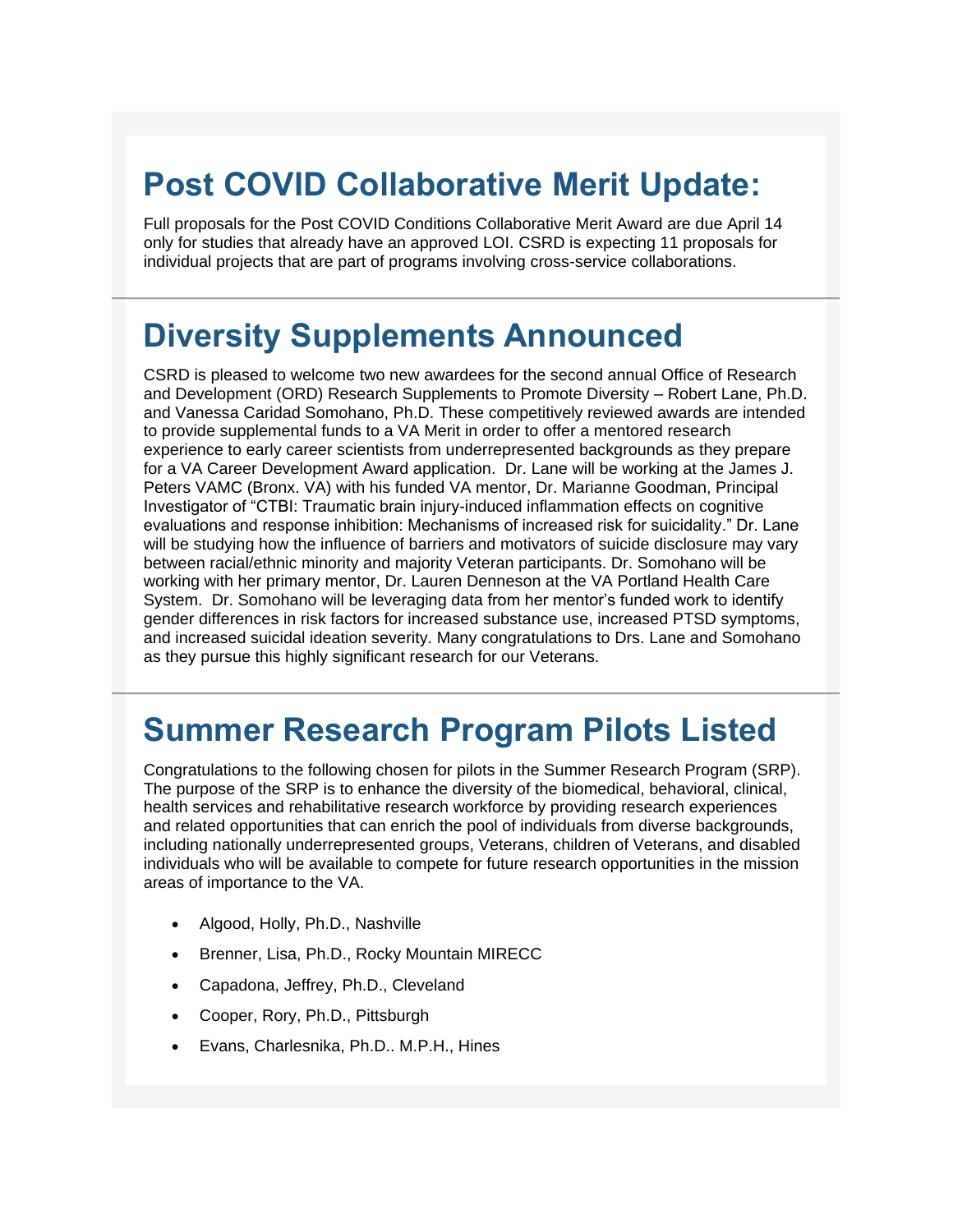- Garcia, Jose, M.D., Ph.D., Puget Sound
- Hogans, Beth, M.D., Ph.D., Baltimore
- LaRue, R. Amanda, Ph.D., Charleston
- Mattocks, Kristin, Ph.D., M.P.H., Central Western Massachusetts
- McInnes, Donald Keith, Ph.D., Bedford
- Mills, Whitney, Ph.D., Providence
- Molina-Vicenty, Irma, M.D., San Juan
- O'Leary, Jessica, Ph.D., Asheville
- Parrington, Diane, Ph.D., RD, Phoenix
- Polusny, Melissa, Ph.D., LP, Minneapolis
- Riddle, Mark, M.D., DrPH, Sierra Nevada
- Ryan, Michael, Ph.D., Columbia, S.C.
- Scofield, Robert Hal, M.D., Oklahoma
- Singh, Satish, M.D., Boston
- Strecker, Robert, Ph.D., Boston
- Wertheim, Jason, M.D., Ph.D., Southern Arizona

#### **Dr. McClair to be Panel Participant**

Scientific Portfolio Manager Dr. Vetisha McClair has been invited to participate in a conversation focused on advancing the health and well-being outcomes for those we serve on May 11, 2022, in Dallas. Veterans, and their families can face a confusing array of options for seeking and finding treatment and care. Among those, the use of psychedelics in conjunction with clinical mental health care is rapidly gaining momentum to address the most significant mental health challenges in the Veteran community. Recent discussions and convenings on this topic have focused primarily on the science and evidence base, or on personal experiences and testimonials. Sponsored by the Bob Woodruff Foundation and the George W. Bush Institute, the aim to gather a small group of experts from our military and Veteran community to discuss remaining hurdles and concerns pertaining to the advance of psychedelics treatment.

### **Barnwell Ceremony Reset for April 22**

Dr. Louis Dell'Italia will be presented CSRD's highest honor for clinical research contributions, the John B. Barnwell Award, in a ceremony planned locally at the Birmingham